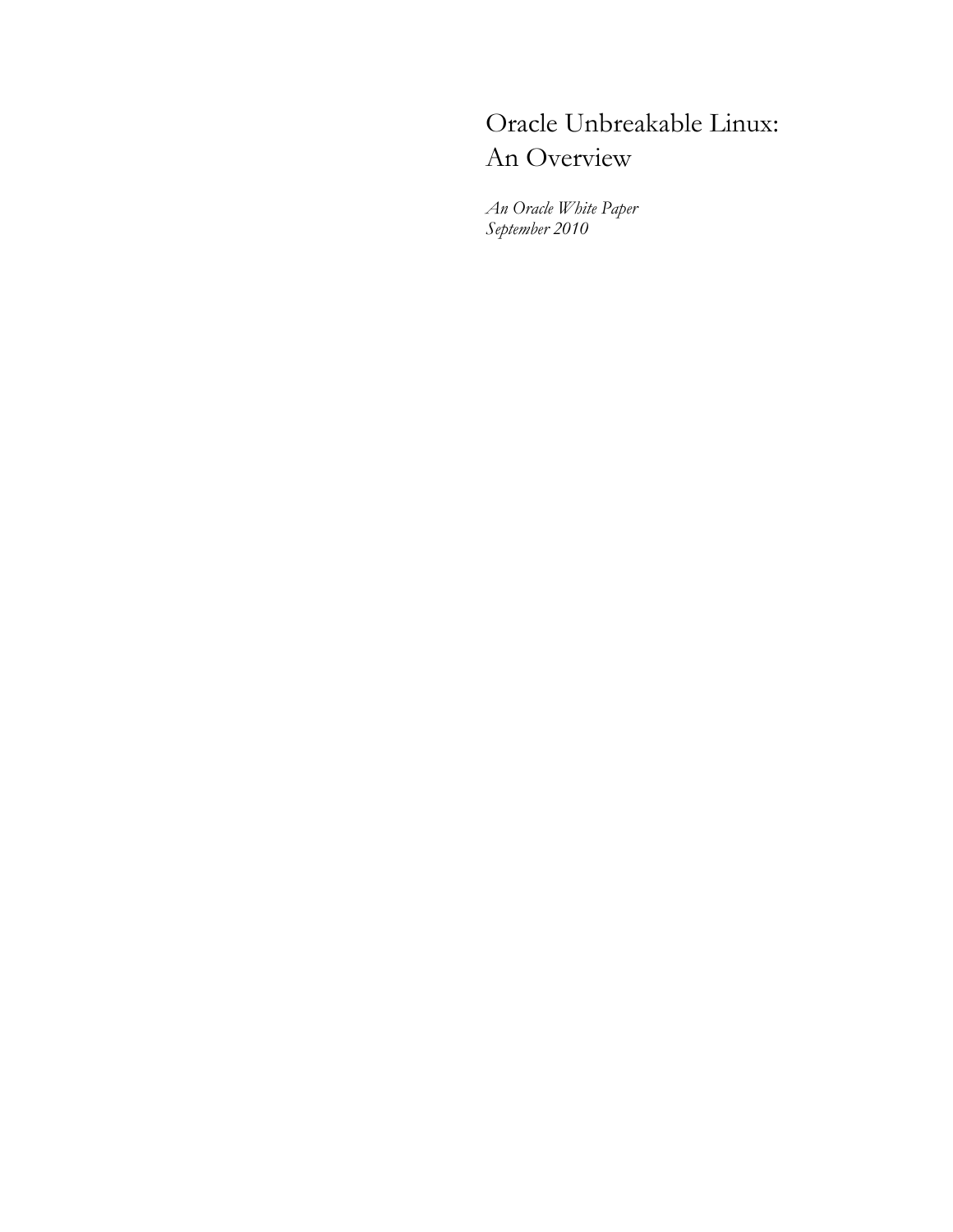Oracle Unbreakable Linux: An Overview

## **INTRODUCTION**

Oracle Unbreakable Linux is a support program that provides enterprises with industry-leading global support for the Linux operating system at significantly lower costs.

The support program, which is available for any customer whether or not they're running Oracle Unbreakable Linux currently includes support for three architectures: x86; x86-64 (e.g. the latest Intel Xeon and AMD Opteron chips, as used by most Linux customers); and Linux Itanium (ia64).

The program offers support for any existing Red Hat Enterprise Linux installations and for new installations of Oracle Linux, an open source Linux operating system that is fully compatible both source and binary—with Red Hat Enterprise Linux.

## **Complete Support for the Complete Software Stack**

Oracle's industry-leading support organization offers expertise that looks at the entire application stack running on top of Linux; only Oracle delivers complete support for the complete software stack—database, middleware, applications, management tools, and the operating system itself.

By delivering enterprise-class quality support for Linux, Oracle addresses a key enterprise requirement from customers. When problems occur in a large, complex enterprise environment, it's often impossible to reproduce such occurrences with very simple test cases. Customers need a support vendor who understands their full environment, and has the expertise to diagnose and resolve the problem by drawing from their knowledge of and familiarity with their framework, as opposed to requesting a simple reproducible test case.

Another customer demand is for bug fixes to happen in a timely manner, as customers cannot always afford to wait for months to get a fix delivered to them. Moreover, it's common for customers to be very reluctant to apply a whole set of many unrelated bug fixes in order to solve one particular problem, because doing so heavily disrupts their carefully tuned and tested environments.

Often systems exhibiting the symptoms are in mission-critical production environments with high demand, and consequently cannot afford any downtime, so the risk of applying a patch needs to be as low as possible. The Oracle Unbreakable Linux backport policy addresses this concern.

In addition to the need for true enterprise-class support and timely bugfixes, another key concern facing customers is the high cost of support for the Linux operating system. Addressing this issue, Oracle Unbreakable Linux support costs are much lower than alternatives, offering a variety of levels, with low costs more closely aligned with customer expectation.

Oracle Linux is not a fork of Linux, as it is fully compatible—both source and binary—with Red Hat Enterprise Linux. Compatibility and uniformity is of the utmost importance to Oracle, as the same version of Oracle products must run on many different Linux distributions; Oracle has no reason to fork Linux.

New feature development for Linux is done by Oracle kernel team while working with the upstream maintainers and the Linux community directly, and integrated in the upstream repositories from the start. The intent is that Novell, Red Hat and other distributors will absorb those features in their releases. Oracle will always make sure that all the features are in the mainline and benefit all of the distributions, as the intent is not to cause more fragmentation of the market, but instead to make the market stronger and better.

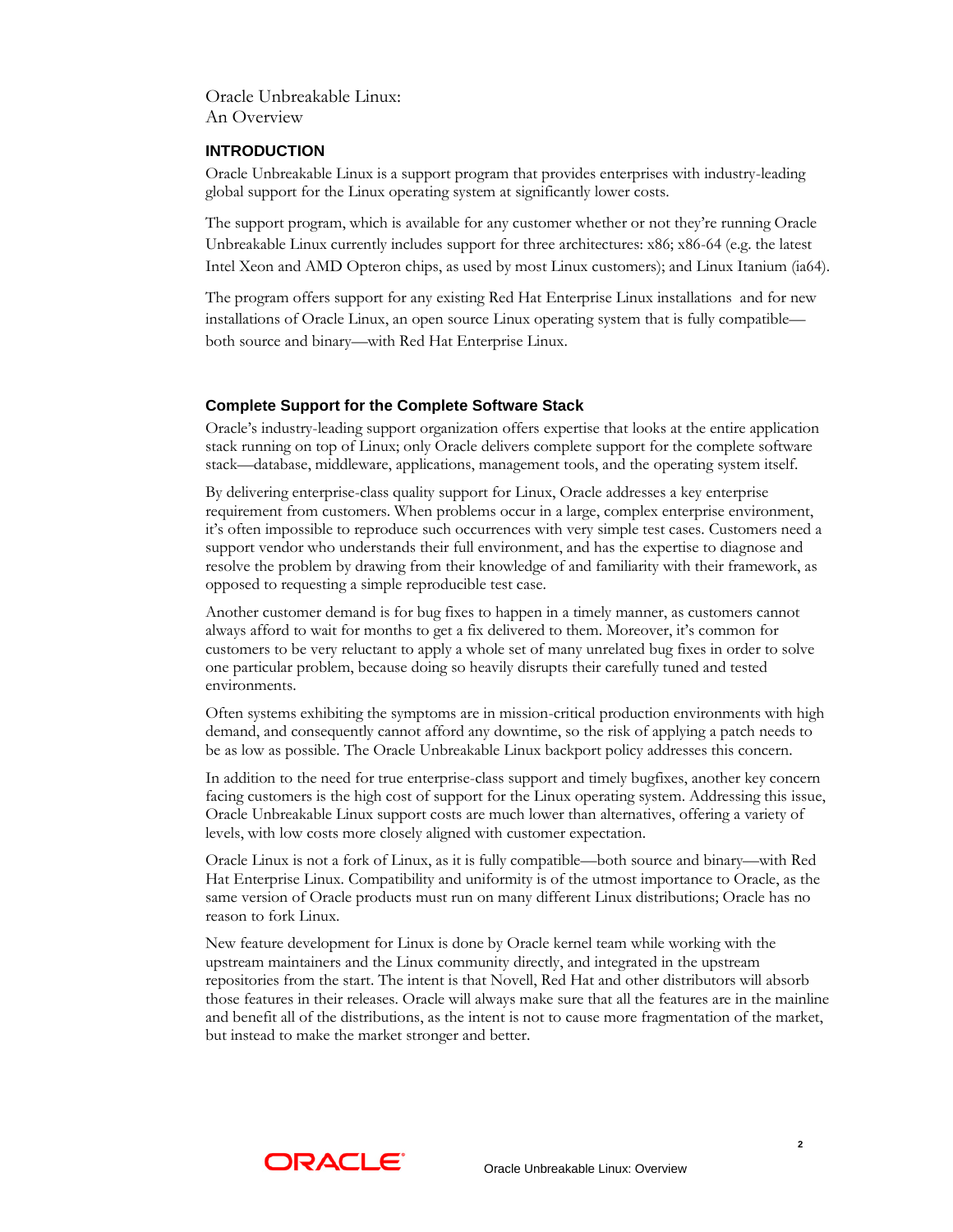# **Oracle Unbreakable Linux Support**

Oracle provides three levels of Unbreakable Linux support:

- **Network Support** access to patches and updates via ULN
- **Basic Support** access to patches and updates via ULN, 24x7 support, complete Linux server lifecycle management, cluster software
- **Premier Support** access to patches and updates via ULN, 24x7 support, Linux server lifecycle management, cluster software, premier backports, lifetime support
- For Premier support customers, Oracle issues backports of individual bugfixes to any version of any package currently deployed by the customer as long as such version is not older than six months. For more comprehensive and up to date information on support offerings and pricing read the Oracle Unbreakable Linux [data sheet.](http://www.oracle.com/us/technologies/027616.pdf)

#### **Oracle Unbreakable Linux is For Anyone**

Oracle Unbreakable Linux support is available for anyone, even if they're not running any Oracle products. Oracle is fully committed to supporting the Linux operating system regardless of which products are running on top of it.

#### **Full Indemnification**

Indemnification against intellectual property infringement claims has become an important issue for the Linux community. With the Oracle Unbreakable Linux support program, customers have full indemnification from the world's largest enterprise software vendor. Indemnification applies to all levels of support (Network, Basic and Premier) and the amount of indemnification is not limited in any way by the amount of money a customer has paid to Oracle. Read the Top 5 Facts [About Oracle's Indemnification for Linux](http://www.oracle.com/us/technologies/linux/ubl-indemnify-066152.pdf).

# **Oracle Linux is Free to Download**

Before committing to a purchase, customers should be able to download software for installation, testing and evaluation. With Linux, it's always been possible to download free, consumer-oriented desktop distributions (i.e. Fedora, Ubuntu, OpenSUSE). But enterprise customers had to pay for a support contract to actually get an enterprise Linux distribution, even if they just wanted to evaluate it. With Oracle Unbreakable Linux, customers can always download the binaries and the source code for free, no support subscription required. Free [Download: O](http://edelivery.oracle.com/linux)racle Linux.

#### **Oracle Unbreakable Linux Network (ULN)**

The [Unbreakable Linux Network](http://linux.oracle.com/) (ULN) is equivalent from a user interface point of view to what Red Hat Network (RHN) offers. ULN is a comprehensive resource for Oracle Unbreakable Linux support subscribers, offering access to Linux software patches, updates and fixes, along with information on the up2date program and support policies. Built on open standards, ULN is an easy to use website accessed via *[linux.oracle.com](http://linux.oracle.com/)*.

#### **Oracle Management Pack for Linux**

For no additional charge, Oracle Unbreakable Linux Basic and Premier support customers get the Oracle Management Pack for Linux, which delivers comprehensive provisioning, patching, monitoring and administration capabilities via a single, web-based interface, further reducing the complexity and cost of managing Linux environments. Learn more about the Oracle Management [Pack for Linux.](http://www.oracle.com/technology/products/oem/omp_linux.html)

#### **Oracle Clusterware for Unbreakable Linux**

Oracle Unbreakable Linux support customers at the Basic and Premier support levels can download and deploy Oracle Clusterware at no additional license fee or support cost. Oracle Clusterware is portable cluster software that groups together individual servers so they can cooperate as a single system. A fundamental component of Oracle Real Application Clusters,

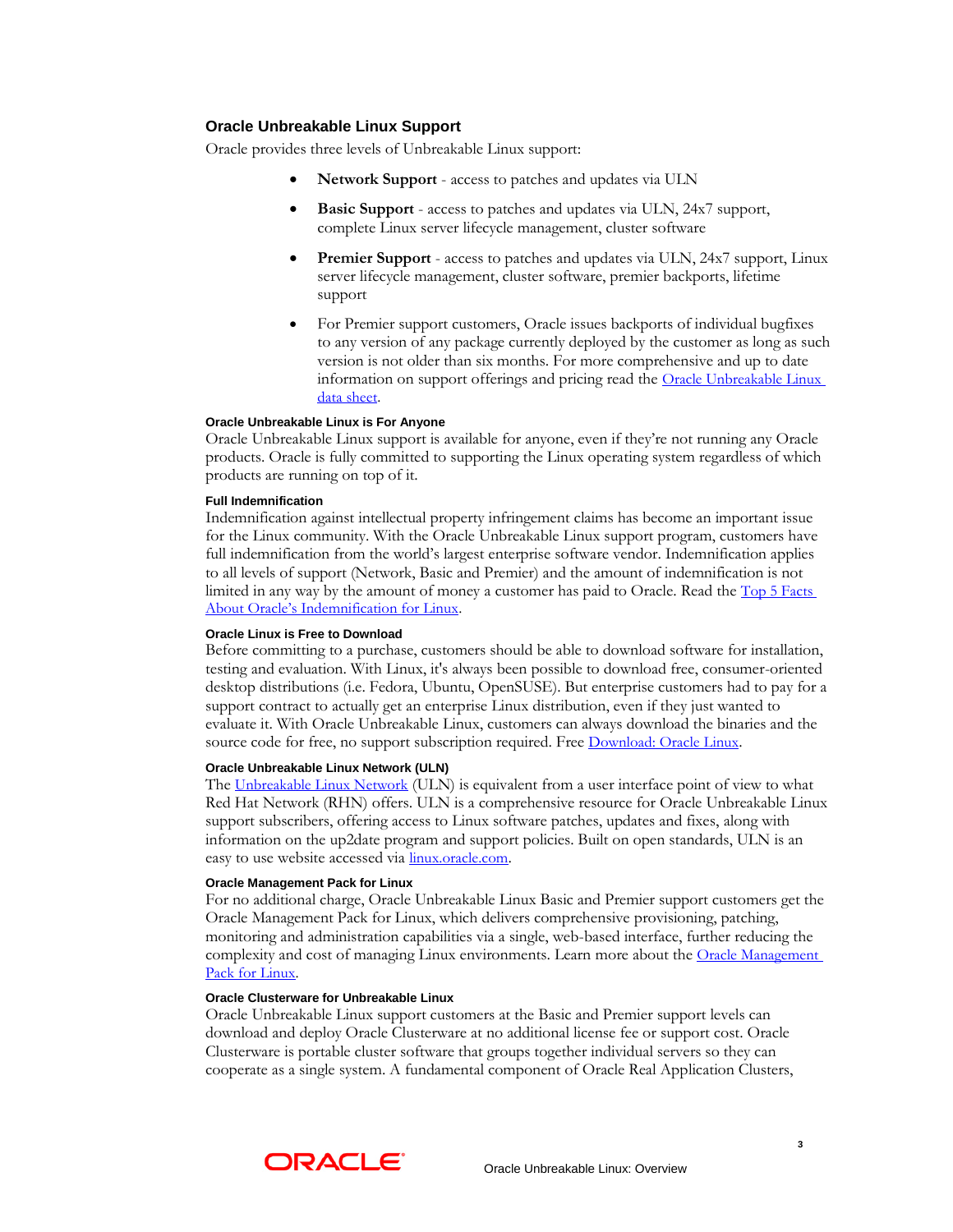Oracle Clusterware can operate independently and helps ensure the protection of an application, Oracle or third-party.

Oracle Clusterware enables high availability, an essential component of business continuity, for applications and databases managed in the cluster environment--including Oracle Single Instance Databases, Oracle Application Servers, Oracle Enterprise Manager components, third party databases, and other applications. Oracle Clusterware for Unbreakable Linux is available for Linux x86 and Linux x86-64. For more information, read the Oracle Clusterware for Unbreakable Linux [FAQ.](http://www.oracle.com/technetwork/database/clusterware/overview/clusterware-for-unbreakable-linux-088663.html)

#### **WHAT IS ORACLE LINUX?**

Oracle Linux is based on Red Hat Enterprise Linux and is fully compatible—both source and binary—with Red Hat Enterprise Linux as it includes the exact same set of packages at the same version levels with the same source code as the Red Hat distributions. There are approximately 1,000 packages in the distributions. A byte-by-byte comparison of the source code of the two will reveal no difference, the only changes being the removal of trademarks and copyrights.

After such minor changes, the Oracle Linux source code has been recompiled by Oracle into binaries and made available for download and produced into CD images. Oracle also applied a number of bugfixes on top of the original code. These are very limited in scope, and they are critical for customers to have as soon as possible in their production deployment. For a complete listing, read the following data sheets:

- [Certification with Oracle Linux 4](http://www.oracle.com/us/technologies/linux/027625.pdf)
- [Certification with Oracle Linux 5](http://www.oracle.com/us/technologies/linux/027626.pdf)

In order to get Linux support from Oracle, a user does not have to install Oracle Linux, if they already have Red Hat Enterprise Linux installed on their systems.

#### **Oracle Cluster File System 2 (OCFS2)**

Oracle Linux includes full support for the **[Oracle Cluster File System](http://oss.oracle.com/projects/ocfs2/)** (OCFS2), an open source cluster file system included in the mainline Linux Kernel. Other Oracle specific packages are available as additional downloads from a separate Unbreakable Linux Network channel, such as Oracle Instant Client, Oracle ASMlib, Oracle Database Express Edition, Oracle SQL Developer. These packages are also freely downloadable from the [Oracle Technology Network](http://www.oracle.com/technology).

#### **Extensive Testing**

Tremendous effort has gone into assuring that there is no divergence from the original Red Hat source code, given that the main goal of Oracle Linux and the Oracle Unbreakable Linux program is to not fragment the Linux code base, but to improve Linux quality and support. In addition, Oracle heavily invests in testing and releases critical bugfixes faster, making Linux overall a better option for enterprise deployments.

Packages released by Oracle as part of Oracle Linux undergo a long testing cycle which includes the routine testing of the full software stack with the help of the Oracle Validated Configurations toolkit to ensure that the underlying operating system behavior is correct in all circumstances. Oracle's industry-leading QA team has worked with strategic customers for many years now, and this depth of experience has helped build an extensive test matrix.

Since the focus of the Oracle Unbreakable Linux support program is to ensure the further success and growth of Linux among all customers large and small, the program is available for current Red Hat Enterprise Linux (3, 4 and 5) subscribers as well. Such customers can submit problem reports to Oracle and will receive bugfixes that apply to their RHEL version.

In a similar fashion, for those who may still want to run Oracle products—database, middleware, applications— on Red Hat Enterprise Linux, Novell SLES or Asianux, Oracle continues to fully

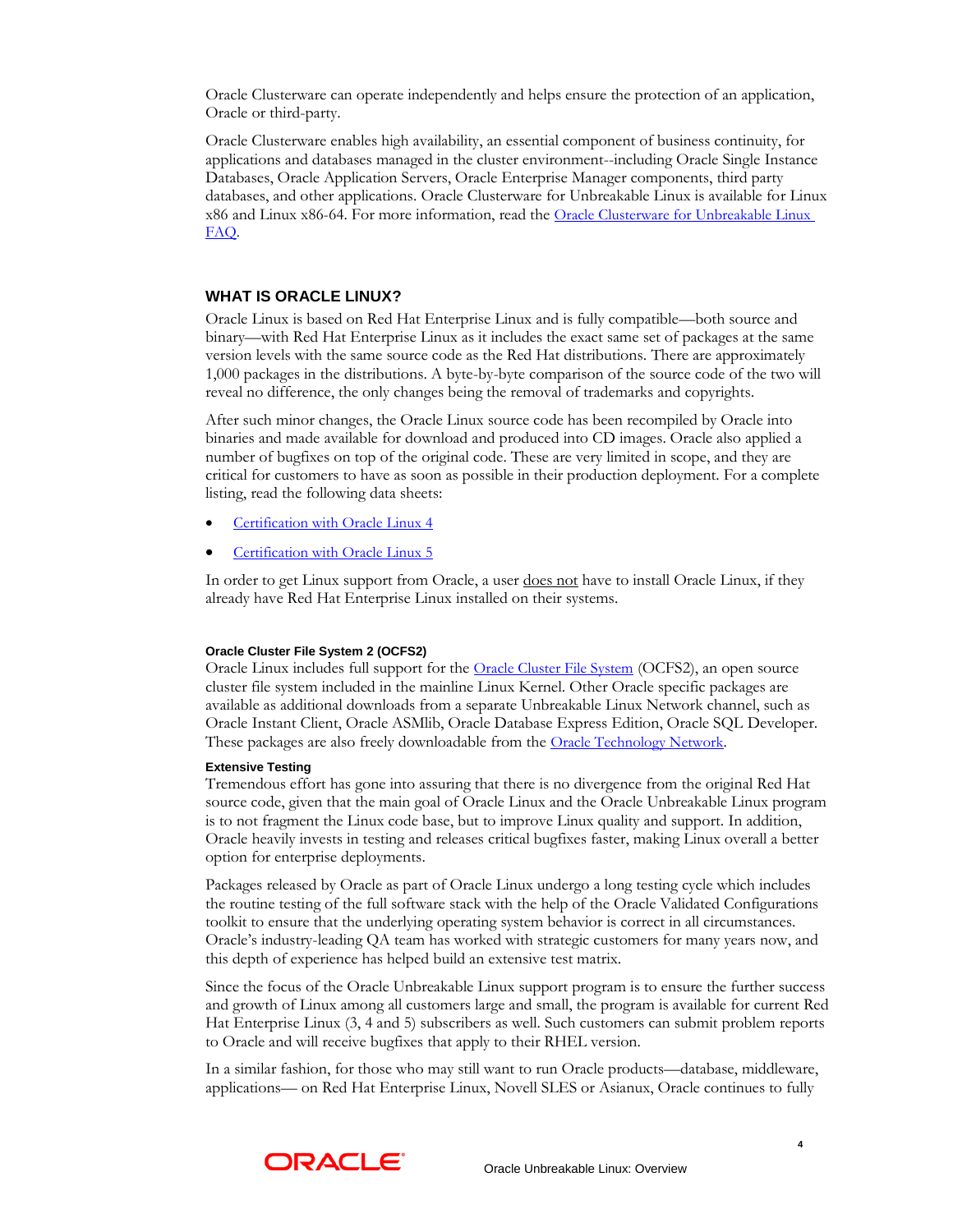support the same set of Oracle products on Linux, Oracle will continue direct cooperation with our partners in the Linux community and will certify Oracle products on those distributions.

#### **Fully Compatible with Red Hat Enterprise Linux**

Oracle synchronizes bug fixes at regular intervals with Red Hat Enterprise Linux to maintain full compatibility. Whenever a new version of an individual package (an errata) gets released by Red Hat, not just as part of an update release, the corresponding package for Oracle Linux is made available very quickly, in a matter of hours. If a package has no trademarks and no Oracle specific patches, it will simply be recompiled and reissued for Oracle Linux immediately after going through testing.

If a package has trademarks or Oracle Linux specific changes, Oracle will examine the source code and compare it against the bug fixes that have been already applied and released as part of Oracle Linux. If the Oracle patches are still relevant, then they are reapplied, but if the problems have been fixed in the Red Hat version, whether in the same or in a different way, the Oracle specific patches are dropped and the package recompiled (always checking for trademarks and copyrights issues) and released as part of Oracle Linux via the Unbreakable Linux Network (ULN).

For official updates of existing major releases, for example Red Hat Enterprise Linux 5 Update 5, Oracle re-bundles the Red Hat patches in the update and reissues them as Oracle Linux 5 Update 5, including free ISOs, almost immediately.

As a new major RHEL release is issued, there is usually the need to do some additional testing before Oracle can consider it an official Oracle Linux version. For instance, when Red Hat Enterprise Linux 5 was released, Oracle ensured that the corresponding Oracle Linux product had been well tested before issuing its own version of it, since in the past, it's taken many months for anew major release to stabilize.

For more information on compatibility, download an independent third-party white paper from the Edison Group, [Oracle Unbreakable Linux: True Enterprise-Quality Linux Support](http://www.oracle.com/us/technologies/linux/ubl-edison-066204.pdf). (pdf)

#### **Patches and Bugfixes**

Another aspect of compatibility with Red Hat Enterprise Linux is around patches and bugfixes written by Oracle and not appearing in the Red Hat distribution. Oracle has independently been providing bug fixes to customers for problems occurring in Red Hat Enterprise Linux for the last four years, and has maintained full compatibility by ensuring that the resolution of the problems does not break application compatibility.

As an example, the kernel ABI is a very important interface to keep stable, and Oracle has been requiring that none of the patches provided to customers or partners breaks that stability, by testing the variables and checksums so that the resulting code is fully compliant with that restriction. There are very few modifications to the existing Oracle Linux code base, only critical bugfixes and no new features. Patches for any of the bugs that are fixed in Oracle Linux will also be contributed back to Red Hat, Novell, and other distributions as applicable. Moreover, if the fixes are also relevant to the upstream source trees maintained by the community, then Oracle assures that they get applied there as well.

There is just one edition (and just one media set) for Oracle Linux, and it's available for all three levels of support. This corresponds to the Red Hat Enterprise Linux Advanced Server edition for version 4, and to the Red Hat Enterprise Linux Server edition for version 5. Both contain all the packages in Red Hat's high-end offering without limiting the set of packages that are available to customers under support contracts or for free downloads.

A new set of ISOs will be made available for free download for every new update of Oracle Linux. Therefore, users of Oracle Linux will be at most one update behind even if they do not purchase any support contract. This is in contrast with the Red Hat Enterprise Linux offering, where just the original initial release is available as a set of ISOs while updates are delivered via RHN only to paying subscribers.

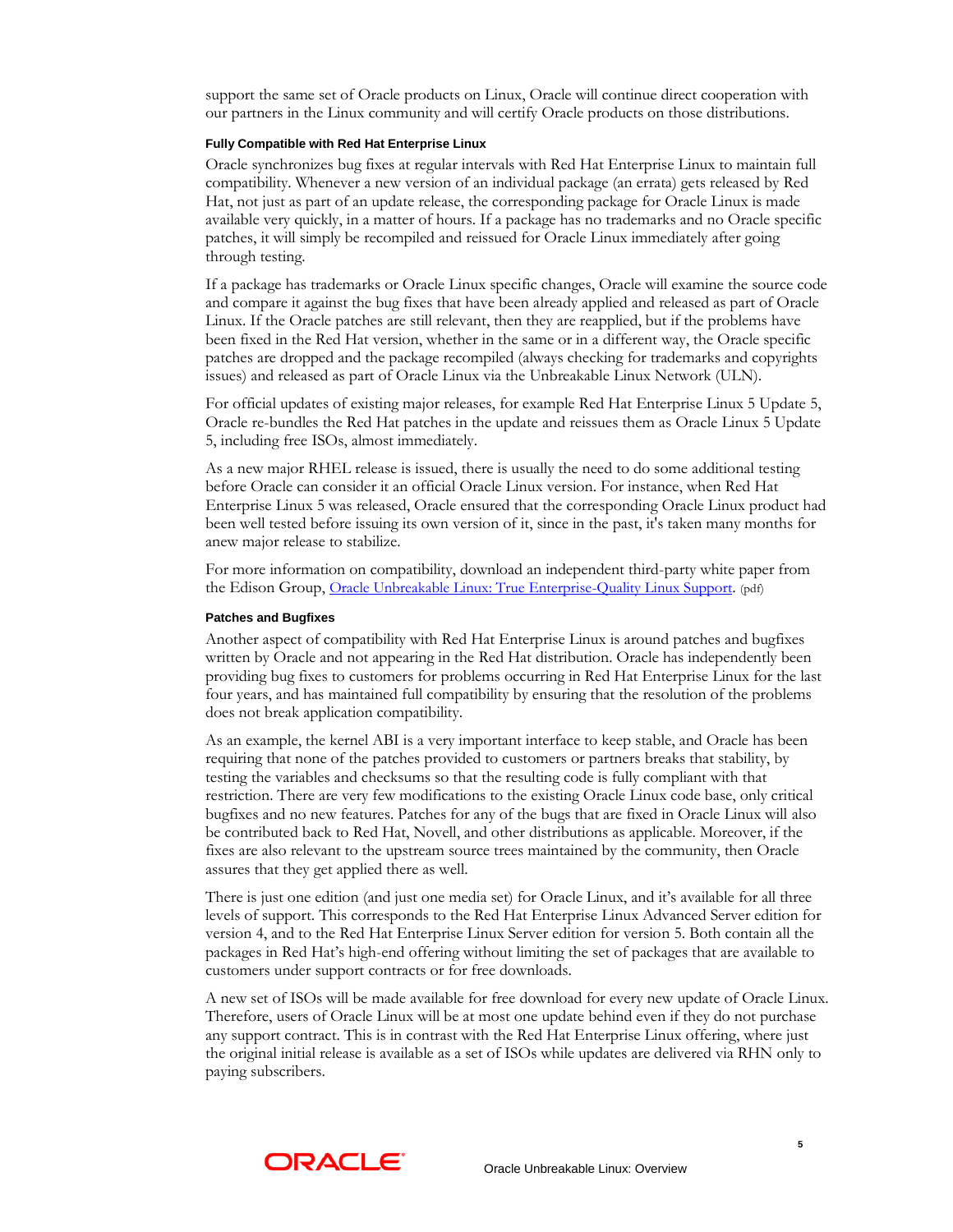[Discover detailed comparisons of Oracle Linux and Red Hat Enterprise Linux and certification](http://www.oracle.com/us/technologies/linux/025987.htm)  [information for partners](http://www.oracle.com/us/technologies/linux/025987.htm).

#### **Oracle Linux with the Unbreakable Enterprise Kernel**

Traditional enterprise Linux distributions are based on outdated, three-to-four-year-old kernels. By introducing Oracle Linux with the Unbreakable Enterprise Kernel, Oracle is bringing the latest innovations from upstream development to customers who run Red Hat Enterprise Linux 5 or Oracle Linux 5 in the data center.

The Unbreakable Enterprise Kernel is based on the 2.6.32 stable kernel and available only on the x86-64 architecture. The Unbreakable Enterprise Kernel is delivered via ULN, so that installation on top of Oracle Linux 5 is quick and easy. Existing customers may subscribe to the Oracle Linux with the Unbreakable Enterprise Kernel channel and install Oracle Linux with the Unbreakable Enterprise Kernel via the up2date agent. Others may install the Unbreakable Enterprise Kernel via our public yum server, [public-yum.oracle.com](http://public-yum.oracle.com/)

Because the Unbreakable Enterprise Kernel doesn't require you to reinstall the operating system, existing applications run unchanged. No changes to glibc are required, which means the Application Binary Interface used by userspace applications is unchanged.

Oracle Linux also includes a kernel compiled directly from Red Hat Enterprise Linux source. This means you have a choice at boot time: strict RHEL compatibility or a system optimized for running Oracle software.

## **WHAT IS BACKPORTING?**

In general, there are two types of backporting. The first is more traditional, and is what distribution vendors are offering right now. It's the default engineering development practice with Oracle Linux and Oracle Linux with the Unbreakable Enterprise Kernel, independent from the type of support agreement. In this model, important bug and security fixes applied to the latest major release of a software package also get applied (when relevant) to a previous major release, resulting in an updated software package for both releases.

For example, let's assume that the latest kernel RPM for Oracle Linux 4 is kernel-2.6.9-42.0.3.0.2 while the latest kernel RPM for Oracle Linux 5 is kernel- 2.6.18-8.0.0.4.1.el5. If a critical security or bug fix is produced for the Oracle Linux 5 kernel, it will be also released for the Oracle Linux 4 kernel, if the latter suffers from the same vulnerability. There will be a new RPM for Oracle Linux 5 (kernel- 2.6.18-8.0.0.4.2.el5), and a new RPM for Oracle Linux 4 (kernel-2.6.9-42.0.3.0.3). In order to get the fixes, customers who are running either release should upgrade to the latest version of that software package for the applicable release.

However, this model does have drawbacks. For example, customers who are running an older version of the package on Oracle Linux 4 (say kernel-2.6.9-42.0.3.0.1) would be required to upgrade to the latest (kernel-2.6.9-42.0.3.0.3) in order to get the critical fix. Unfortunately if they did so, more than that single critical bugfix would be applied to their running kernel.

#### **Introducing Premier Backporting**

To eliminate this drawback, Oracle Unbreakable Linux Premier support includes Premier Backporting where individual bugfixes are backported on request to any version of any package released within the previous six months. Customers can get a customized version of a package that just contains a specific critical bugfix. This type of backporting benefits customers who deploy systems requiring high availability and reliability and want just one particular issue resolved; with

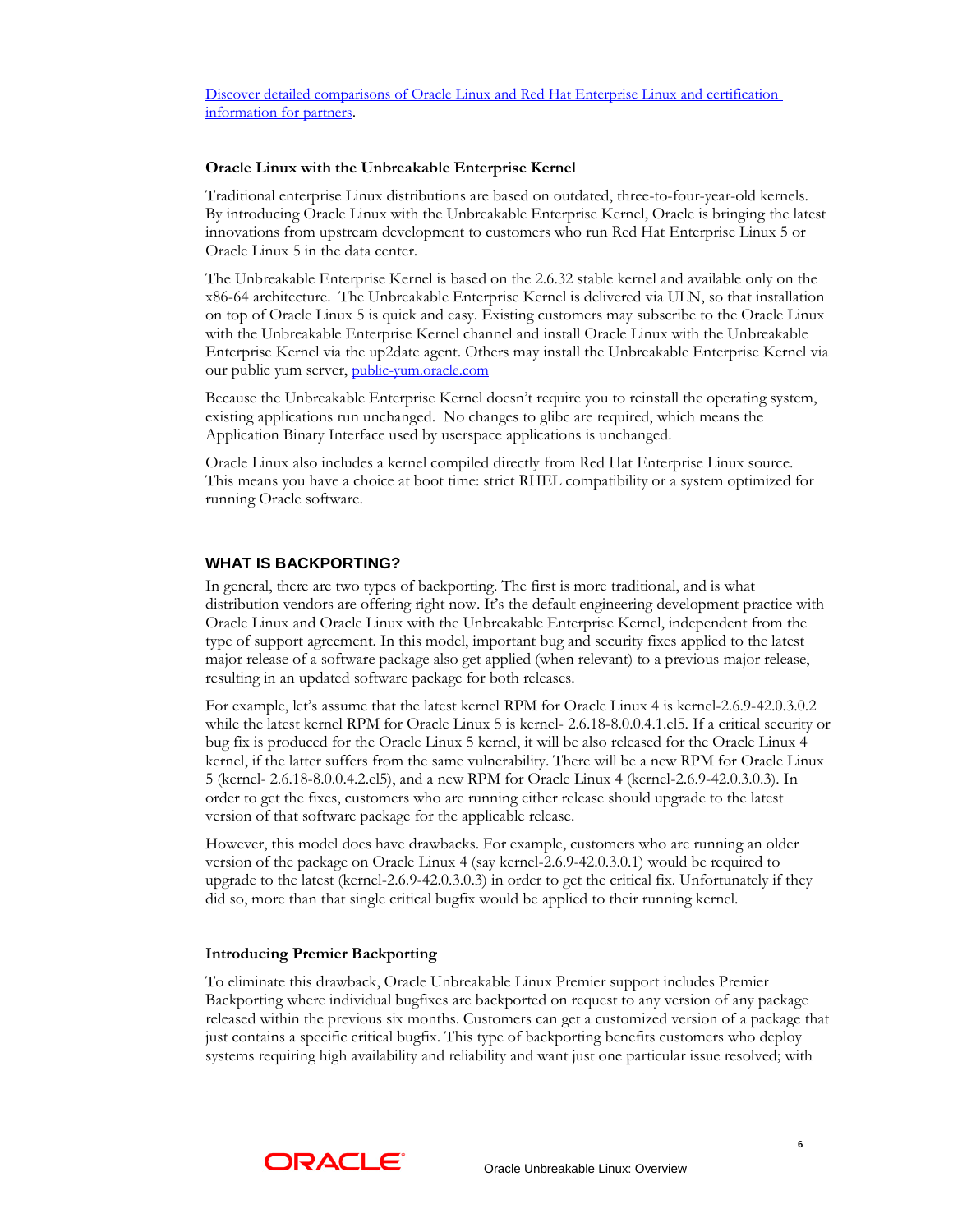Oracle, they can now achieve that without the need to undertake a new complete test cycle to account for the many other changes introduced by upgrading the package to its latest version.

As an example of this backport policy consider the kernel: At a given point in time kernel 2.6.9- 42.0.3.0.2 is released on ULN. A few weeks later a security and bugfix kernel release is out on ULN: kernel- 2.6.9-42.0.4.0.1 (reissued from Red Hat kernel-2.6.9-42.0.4). Another ULN security release follows in a few more weeks: kernel- 2.6.9-42.0.5.0.1 (reissued from Red Hat kernel-2.6.9- 42.0.5). Following that there is a bugfix release: kernel- 2.6.9-46.0.1.0.1.

Let's assume that a customer is running kernel version 2.6.9-42.0.3.0.2 in production environments, and encounters a critical problem, and that the problem is fixed in the latest Oracle Linux 4 kernel version 2.6.9-46.0.1.0.1. Without this type of backporting, the customer would be required to upgrade to the latest (kernel-2.6.9-46.0.1.0.1) in order to get the critical fix.

Unfortunately if they did so, more than that single critical bugfix would be applied to their running kernel. Such bug fixes could destabilize the production environment, however, that specific fix is necessary. If the customer is at the Premier support level, and if the kernel version deployed is dated not earlier than six months before the latest ULN issued kernel, then the customer is entitled to receiving a customized kernel which will be the same he was running plus the fix for his problem applied.

#### **The Unbreakable Linux Network**

The [Unbreakable Linux Network](http://linux.oracle.com/) (ULN) is equivalent from a user interface point of view to what Red Hat Network (RHN) offers. Customers need to register their systems first, then they can access the ULN website using their User ID and Password. On the website, customers can see all of the registered systems, what channels are available and which packages they contain, which versions have been applied, when was the last time one checked in their servers, and so forth. It's also possible to download individual packages online, instead of getting them from CD, including the source code. Visit the Unbreakable Linux Network for more information.

Unlike RHN, the Unbreakable Linux Network channels for older update versions of Oracle Linux are kept up to date and available. For instance, issuing update 5 of Oracle Linux 5 does not obsolete update 4 of Oracle Linux 5, as the Update 4 ULN channels are kept alive. Therefore the customer who decides not to jump patch sets or update releases can always rely on the old channel and keep getting bugfixes from there. For instance, as of this writing, the ULN channels look like this:

| i386 Architecture | x86-64 Architecture | ia64 Architecture |
|-------------------|---------------------|-------------------|
| el4 i386 oracle   | el4 x86 64 oracle   | el4 ia64 latest   |
| el4 i386 addons   | el4 x86 64 addons   | el4 u6 ia64 base  |
| el5 i386 latest   | el5 x86 64 latest   | el4_u6_ia64_patch |
| el5_ga_i386_base  | el5_ga_x86_64_base  | el4 u7 ia64 base  |

#### **Oracle Linux Channels**

*(table continued on following page)*

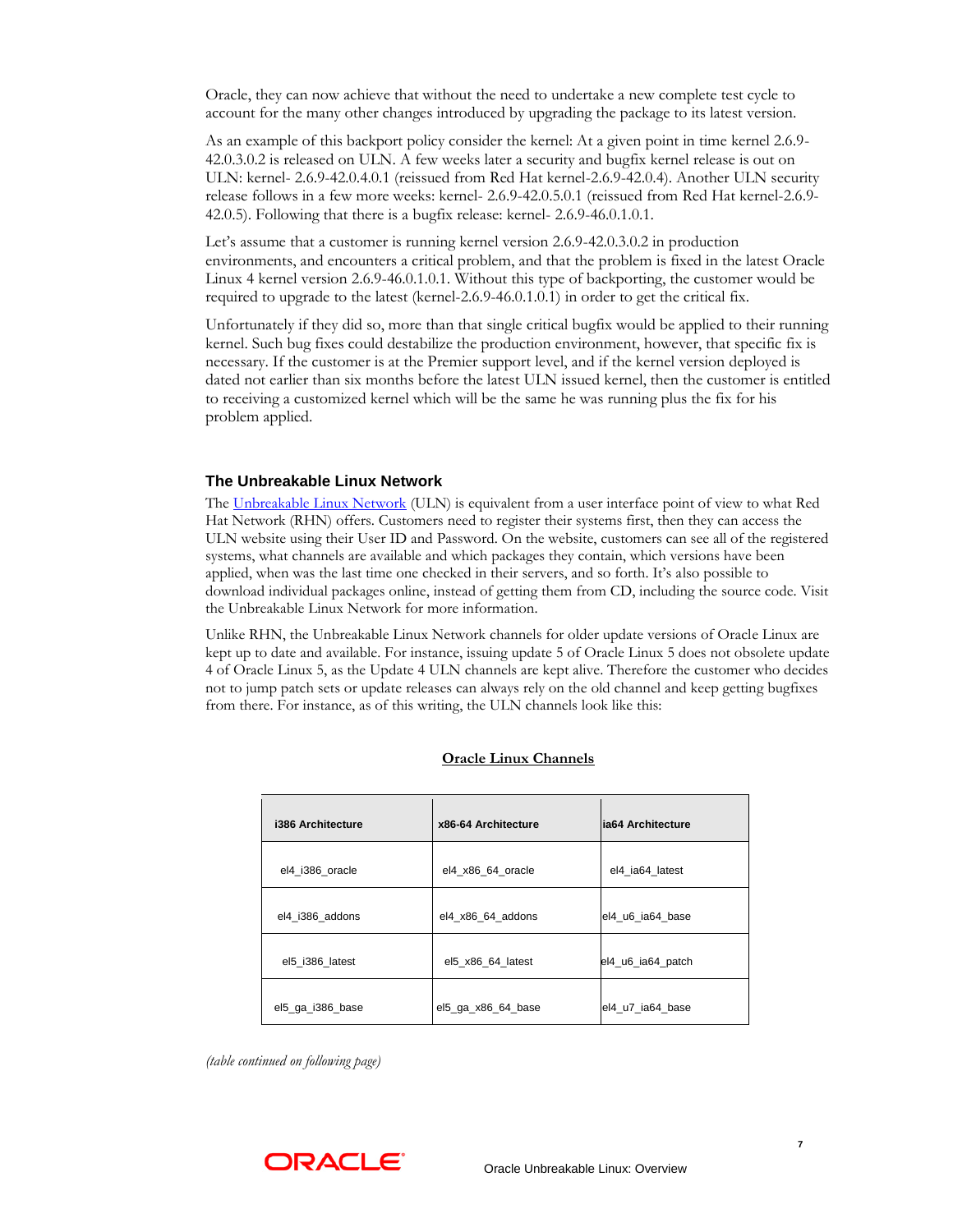| i386 Architecture           | x86-64 Architecture           | ia64 Architecture |
|-----------------------------|-------------------------------|-------------------|
| el5_ga_i386_patch           | el5_ga_x86_64_patch           | el4_u7_ia64_patch |
| el5_u1_i386_base            | el5_u1_x86_64_base            | el4_u8_ia64_base  |
| el5_u1_i386_patch           | el5_u1_x86_64_patch           | el4_u8_ia64_patch |
| el5_u2_i386_base            | el5_u2_x86_64_base            | el5_u4_ia64_base  |
| el5_u2_i386_patch           | el5_u2_x86_64_patch           | el5_u4_ia64_patch |
| el5_u3_i386_base            | el5_u3_x86_64_base            | el5_u5_ia64_base  |
| el5_u3_i386_patch           | el5_u3_x86_64_patch           | el5_u5_ia64_patch |
| el5_u4_i386_base            | el5_u4_x86_64_base            |                   |
| el5_u4_i386_patch           | el5_u4_x86_64_patch           |                   |
| el5_u5_i386_base            | el5_u5_x86_64_base            |                   |
| el5_u5_i386_patch           | el5_u5_x86_64_patch           |                   |
| el5_i386_ocfs2              | el5_x86_64_ocfs2              |                   |
| el5_i386_lsb4               | el5_ix86_64 lsb4              |                   |
| el5_rds_i386_latest         | el5_rds_x86_64_latest         |                   |
| el5_exadata_i386_latest     | el5_exadata_x86_64_latest     |                   |
| el5_unsupported_i386_latest | el5_unsupported_x86_64_latest |                   |
| el5_i386_addons             | el5_x86_64_addons             |                   |
| el5_i386_oracle             | el5_x86_64_oracle             |                   |
| el5_i386_oracle_addons      | el5_x86_64_oracle_addons      |                   |
| el4_i386_latest             | el4_x86_64_latest             |                   |
| el4_u4_i386_base            | el4_u4_x86_64_base            |                   |

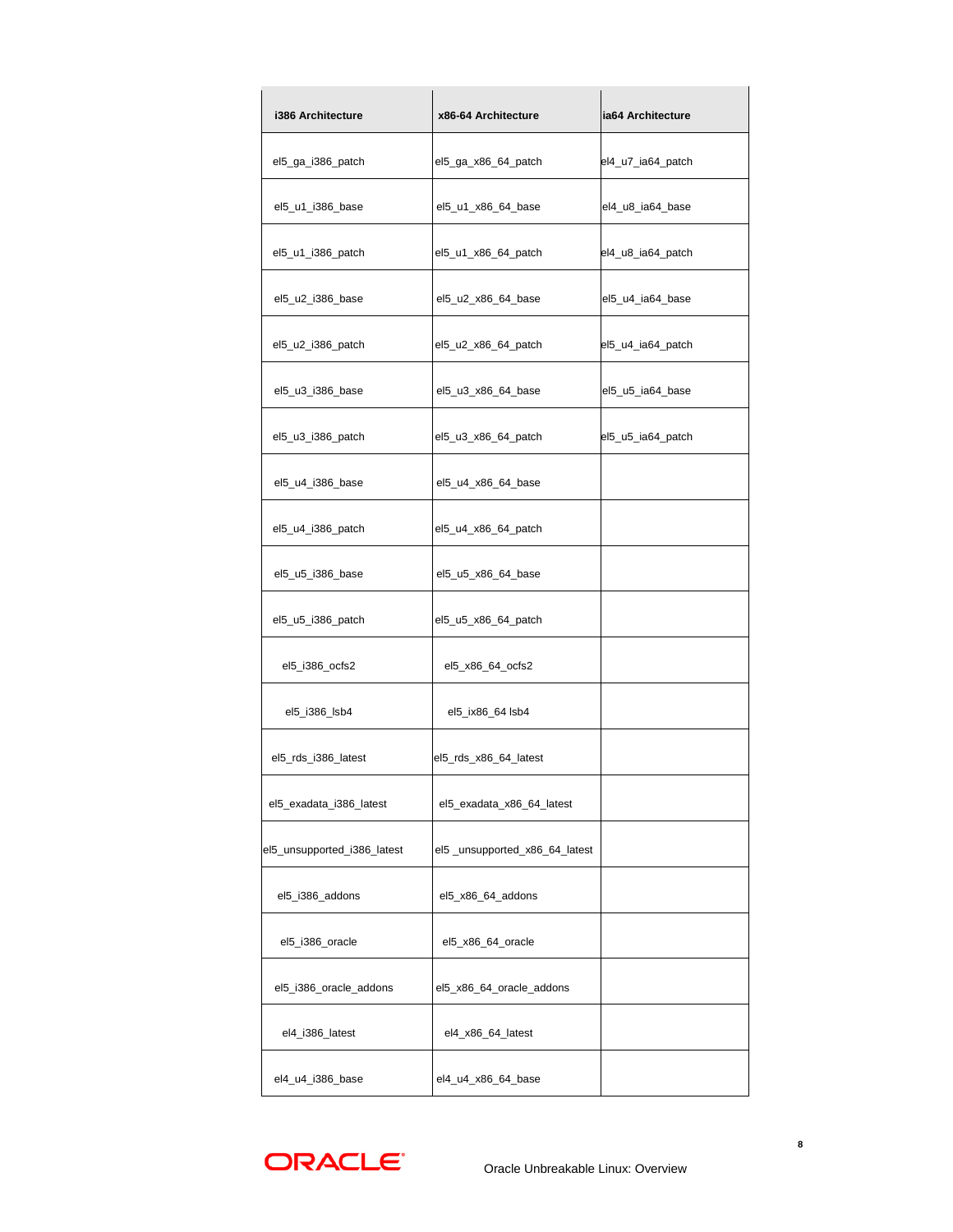| i386 Architecture | x86-64 Architecture | ia64 Architecture |
|-------------------|---------------------|-------------------|
| el4_u4_i386_patch | el4_u4_x86_64_patch |                   |
| el4_u5_i386_base  | el4_u5_x86_64_base  |                   |
| el4_u5_i386_patch | el4_u5_x86_64_patch |                   |
| el4_u6_i386_base  | el4_u6_x86_64_base  |                   |
| el4_u6_i386_patch | el4_u6_x86_64_patch |                   |
| el4_u7_i386_base  | el4_u7_x86_64_base  |                   |
| el4_u7_i386_patch | el4_u7_x86_64_patch |                   |
| el4_u8_i386_base  | el4_u8_x86_64_base  |                   |
| el4_u8_i386_patch | el4_u8_x86_64_patch |                   |
| el3_i386_latest   | el3_x86_64_latest   |                   |
| el3_u8_i386_patch | el3_u8_x86_64_patch |                   |
| el3_u9_i386_patch | el3_u9_x86_64_patch |                   |
| el3_u9_i386_base  | el3_u9_x86_64_base  |                   |

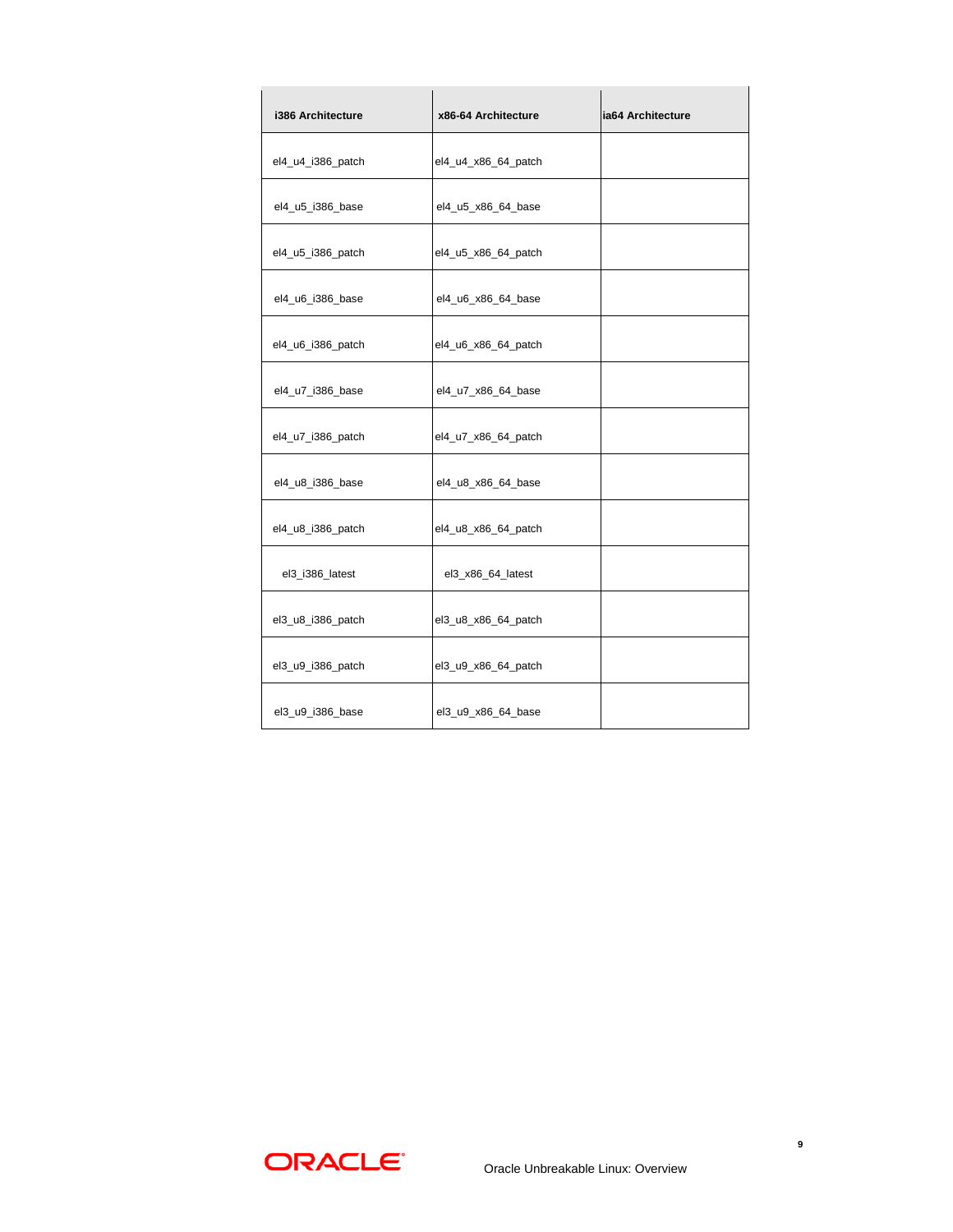| i386 and x86 64 Architecture | 1386 and x86-64 Architecture |
|------------------------------|------------------------------|
| ovm2_i386_latest             | ovm22_i386_latest            |
| ovm2_2.1.0_i386_base         | ovm22_2.2.0_i386_base        |
| ovm2_2.1.1_i386_base         | ovm22_2.2.0_i386_patch       |
| ovm2_2.1.2_i386_base         | ovm22_2.2.1_i386_base        |
| ovm2_2.1.5_i386_base         | ovm22_2.2.1._i386_patch      |
| ovm2_2.1.0_i386_patch        |                              |
| ovm2_2.1.1_i386_patch        |                              |
| ovm2_2.1.2_i386_patch        |                              |
| ovm2_2.1.5_i386_patch        |                              |

# **Oracle VM Channels**

#### **Oracle Linux with the Unbreakable Enterprise Kernel**

| x86 64 Architecture |  |
|---------------------|--|
| ol5 x86 64 latest   |  |

Another important ULN component is the Satellite server. The concept behind Satellite server is to install Oracle Linux on one system that is registered with ULN and kept updated using up2date. The system is in turn configured as a Yum server, and then all the systems in the same site or company can use Yum to pull the packages in.

Yum is an Open Source program that can be used to retrieve packages from a repository and resolve their interdependencies. While customers who have the satellite server from Red Hat need to get a RHN entitlement for each system, ULN doesn't do entitlement checking; therefore there are no authentication keys. This is consistent with the same policy in place for all Oracle products.

In addition, the Oracle Management Pack for Linux provides complete Linux server lifecycle management, is available at no additional charge for Basic and Premier support customers. In the future Oracle also plans to release a satellite server based on the same open source software that runs the central ULN repository. All the components of ULN will provide a completely non-proprietary functional equivalent to RHN.

# **SWITCHING FROM RED HAT TO ORACLE UNBREAKABLE LINUX SUPPORT**

Existing Red Hat Enterprise Linux users can easily switch to Oracle Unbreakable Linux support by simply changing the location to download patches and updates to point to the Unbreakable Linux Network (ULN) instead of Red Hat Network (RHN). There is no need to reinstall the operating



 $\mathsf{I}$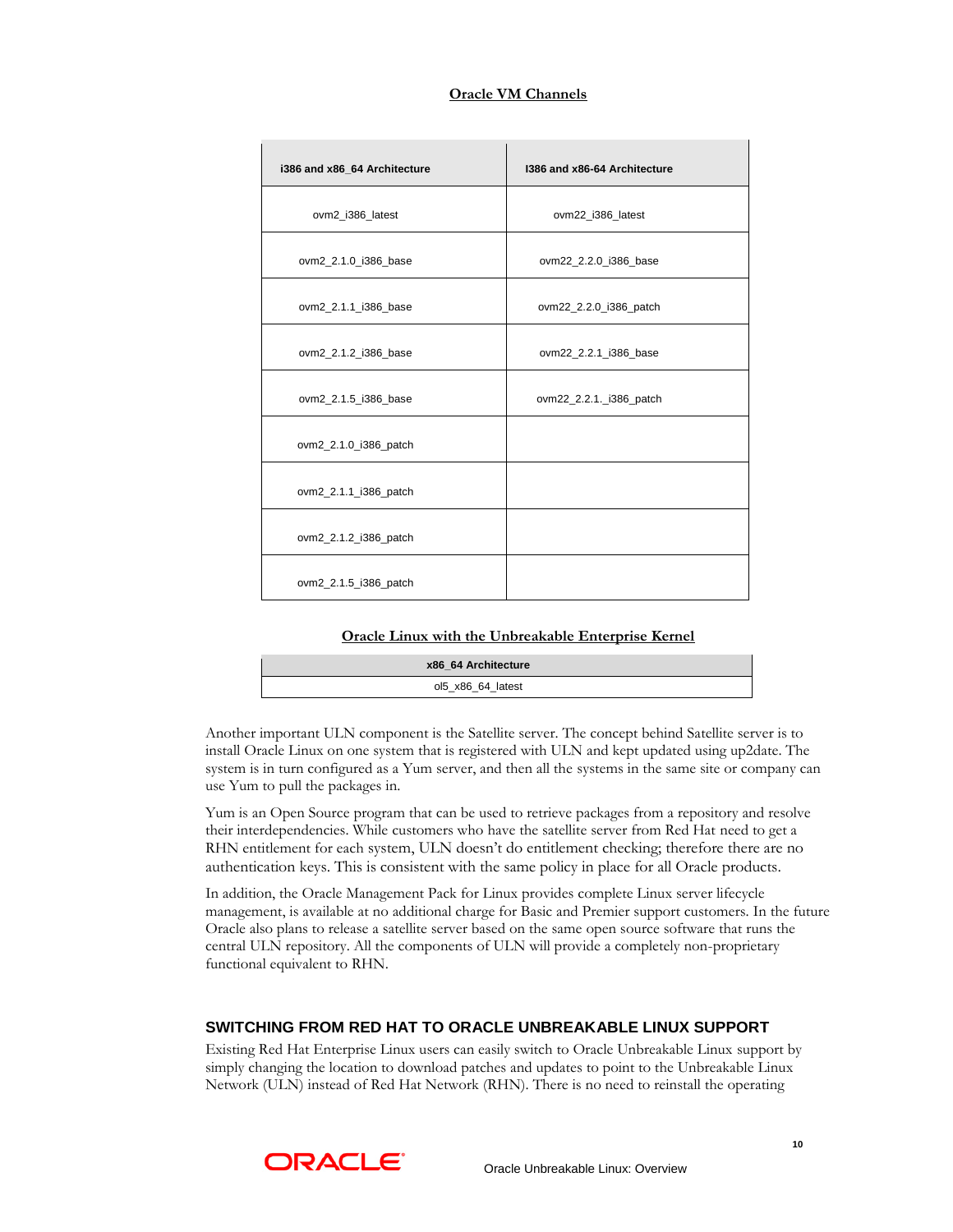system. The software customers have installed on top of the OS doesn't need to be reinstalled either, and they don't have to start from scratch or perform any special migration to Oracle Linux.

All that is required is to register with the Unbreakable Linux Network and download the up2date RPM provided by Oracle. From that point on nothing else needs to be done, as the patches and erratas from Oracle will be received directly via ULN.

Customers who do not have Red Hat Enterprise Linux, and have either another Linux distribution or a different operating system installed can instead just [download the full ISOs for Oracle Linux](http://edelivery.oracle.com/linux) and install it from scratch.

# **FOCUS ON QUALITY ASSURANCE AND TESTING**

Oracle Validated Configurations are pre-tested, validated architectures with software, hardware, storage and networking components together with documented best practices for deployment. Oracle and its strategic partners offer and recommend these configurations to enable end-users to deploy fully tested solutions to achieve standardization with high performance, scalability and reliability while lowering infrastructure costs.

Oracle Validated Configurations offer guidance to customers deciding what should be run as a full system with an Oracle product running on top of a Linux operating system, in turn running on top of hardware, and at the same time listing the most effective set of tuning parameters for their setups (for both kernel and Oracle applications), and workarounds for known problems. Oracle Validated Configurations include a full range of products, with the entire hardware-software stack tested, not just a small portion of it. Testing includes also working with real workloads, both internal and provided by customers. Read the [Oracle Validated Configurations overview page](http://www.oracle.com/technetwork/topics/linux/validated-configurations-085828.html) for more details on how customers can deploy Linux faster.

Oracle has been working with vendors such as AMD, Brocade, Cisco, Dell, EMC, Emulex, Fujitsu, HP, IBM, Intel, NetApp, QLogic, and many others, representing a wide range of the server hardware vendors, to make sure that the fully integrated stacks were completely tested. In general, many OS vendors test their product in-house, focusing on testing the operating system specifically on a number of hardware pieces, and doing so provides enough confidence in their product. However, in the case of Linux there are a large number of choices, forcing the distribution vendors to heavily rely on companies like HP, IBM and Oracle to do the testing.

Such testing has been happening for many years and Oracle has been building out a very large test suite for this purpose, which runs everywhere. The full test suite for Oracle products on Linux (the Oracle Linux Test) runs 24/7 on thousands of machines. Such tests are designed to verify stability and correct behavior of both the operating system and the Oracle applications running on top of it. It includes installation, functional, stress and destructive tests, which are executed under varying workloads types (I/O intensive, CPU intensive, for instance) with various database sizes. Several parameters are varied during the full run of the test suites, which also include crashes scenarios in Oracle Real Application Cluster configurations.

#### **THIRD PARTY SOLUTIONS**

Partners including OEMs, ISVs and other third party vendors are strongly endorsing and supporting Oracle Unbreakable Linux Program, and Oracle Linux is listed as a certified platform by infrastructure vendors and third party applications providers. Oracle has a long history of working with industry-leading companies such as Dell, HP, IBM, Intel, AMD, EMC, Brocade, Fujitsu, NetApp, Emulex, Qlogic and many others. In addition, infrastructure vendors are making sure that their customers can get Linux support from Oracle too. See the **Partner Endorsements** [page](http://www.oracle.com/us/technologies/linux/026011.htm) for more details.

The partner community realizes there is no re-certification necessary, because the Oracle Linux code is identical to Red Hat Enterprise Linux, therefore anything that was certified on that is also

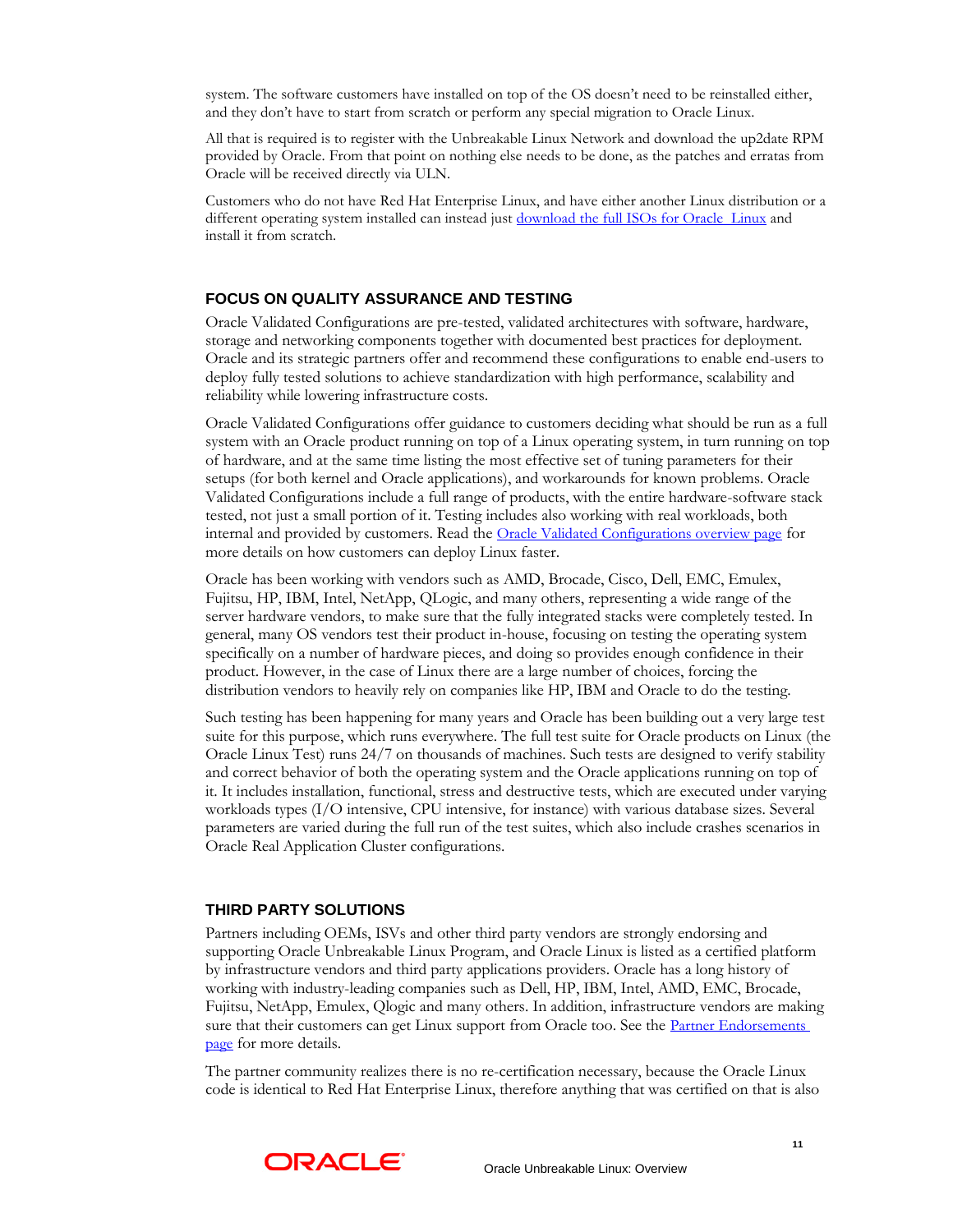certified on Oracle Linux. This is also true of the Oracle product suite itself, as it is fully certified on Oracle Linux, since there are no modifications to the source code except removal of trademarks/logos, and no portions of any of the software packages have been rewritten.

If customers have an application deployed on Red Hat Enterprise Linux, it will continue to run "as-is" on Oracle Linux. From a software vendor and a hardware vendor point of view, Oracle certifies and supports all the applications that are certified on Red Hat Enterprise Linux. For a detailed comparison of Oracle Linux and Red Hat Enterprise Linux, read the following data sheets:

- [Certification with Oracle Linux 4](http://www.oracle.com/us/technologies/linux/027625.pdf)
- [Certification with Oracle Linux 5](http://www.oracle.com/us/technologies/linux/027625.pdf)

# **ORACLE AND LINUX: A STRONG COMMITMENT**

Oracle's involvement with Linux began in 1998, when Oracle Database Release 8 became the first commercial database to be ported to that operating system. Even though there was a still relatively small amount of interest in Linux at the time, it was already used for development and testing environments and Oracle recognized its potential as a viable operating system. At the same time, Oracle started making some investments into some of the Linux startup companies.

In 2002, the initial Oracle Unbreakable Linux program was launched, underscoring Oracle's commitment to Linux as a viable enterprise operating system. At that time, Oracle's Linux team had been working with Linux distributors to make sure that certain features were included in the operating system, and Oracle provided considerable QA on the distributions before their official release. Also in 2002, when Oracle 9*i* Release 2 with Oracle Real Application Clusters was launched, it became the basis for Oracle's Grid Computing technology by making it possible to build a big system based on smaller, cheap components, and run it as one big computer.

Commodity hardware needed a commodity operating system, and Linux was the perfect choice because the alternative would have been an expensive, propriety operating system. At the same time Oracle started providing direct support for the Linux operating system for customers running Oracle products. Any fixes in the OS produced by Oracle for priority one bugs were contributed back to the vendors on whose distribution they manifested and incorporated in their official Linux releases.

Oracle also created a fully open source Linux Cluster File System—Oracle Cluster File System (OCFS)—which was geared towards helping Oracle Real Application Clusters adoption with Oracle 9i. The second version of this, OCFS2, was the first cluster file system to become part of the [Linux mainline kernel](http://www.oracle.com/us/technologies/linux/025995.htm) (in version 2.6.16). At the time Oracle also started sponsoring the Linux security evaluations, because they are important for government contracts and some customers require such level of certification.

Oracle has a dedicated Linux operating system development team in house, and a good number of the engineers are community members and have experience with other Linux distribution vendors. The team has been growing since 2000 and it is fully focused on the operating system, rather than the Oracle products.

Today, the Oracle Linux engineering team focuses on contributing future functionality to the operating system with the Linux community. All the development done by the team takes place in the mainline and upstream communities.

Oracle can provide support for the full software stack within one single team. Such a team is very familiar with the Linux operating system, because Oracle has already been moving to Linux for many years and there is already a large Linux customer base.

Many of Oracle's database support analysts and applications developers are used to working with Linux, and the talent and experience of Oracle's support organization is reflected in numerous

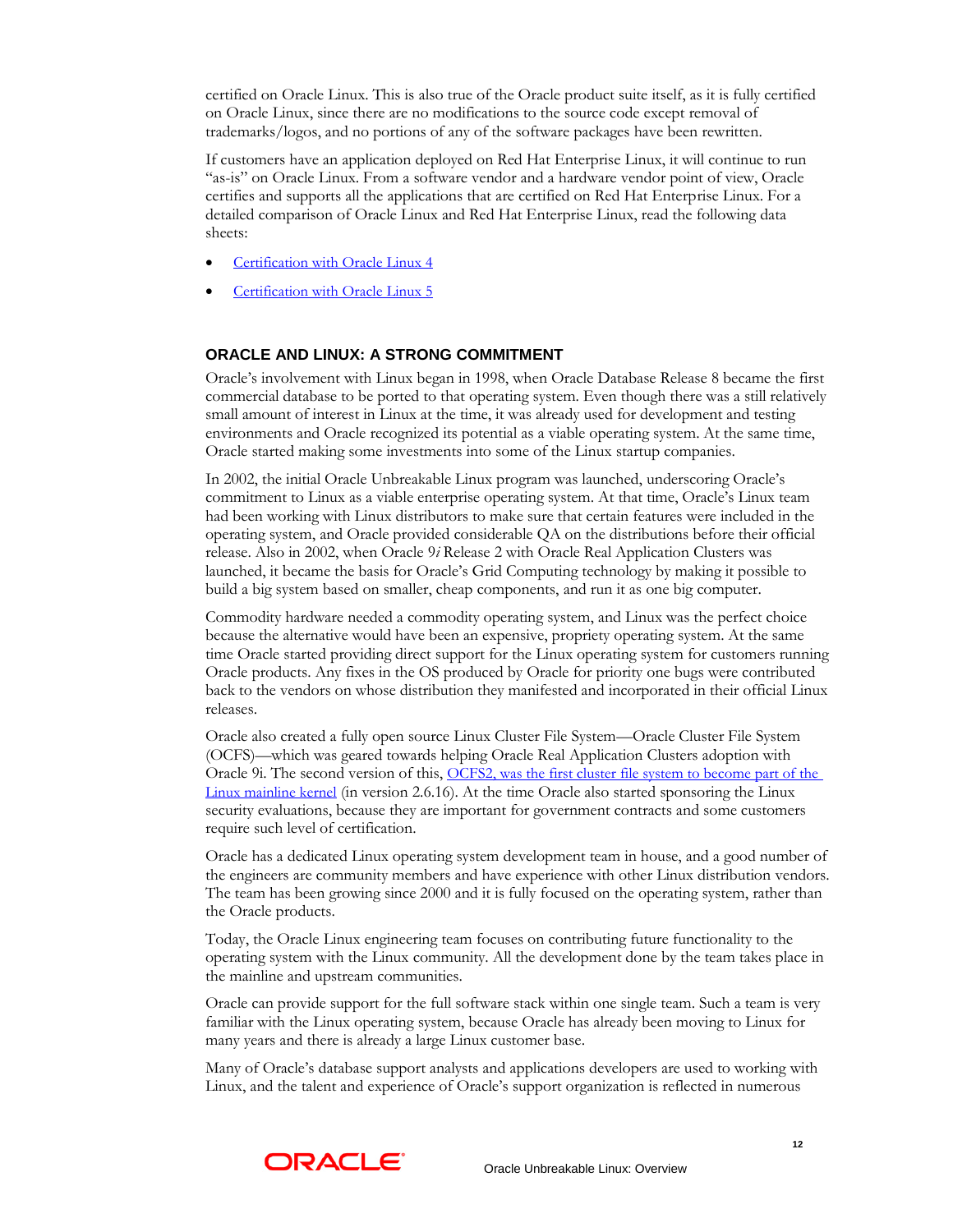awards, including Service and Support Professionals Association (SSPA) Awards. If a customer has a product concern that affects both the OS and the Oracle product stack, Oracle's support organization has the critical knowledge and experience required to resolve the customer's issue.

#### **Oracle and Linux: Support, Commitment, Leadership**

Today, [Oracle Database is #1](http://www.oracle.com/database/feature_db_dbleadership.html) on Linux with more than 82% market share. Oracle Applications and [Oracle Fusion Middleware](http://www.oracle.com/technetwork/middleware/fusion-middleware/overview/index.html) continue to build significant momentum on Linux as well, with more than 30 percent of Oracle 11i applications and about 50 percent of Oracle Fusion Middleware shipping on Linux last year. Linux is also very strategic to Oracle as a business because it's an open source, open standards alternative to other operating systems, and Oracle participates heavily in open standards, making the combination very good for the company and its customers.

Within the company, there are scores of Linux production deployments as well, making Oracle itself a significant Linux customer. Oracle Linux is Oracle's development environment and Oracle's production environment, with several thousand production systems running Oracle Linux and more than 9,000 developers using it as their development platform.

For more than 30 years, Oracle has provided enterprise-quality support to serve the needs of our customers. Oracle provides a very large-scale support organization, with more than 7,000 professionals in 145 countries providing 24x7 support. Issues can get easily translated in many different languages and they can be followed 24/7 by support professionals around the globe. Oracle Unbreakable Linux leverages Oracle's entire support infrastructure, providing a unique level of scope, experience, and quality.

Complete support for the complete software stack has other advantages in addition to the technical expertise of Oracle's support professionals. When a customer logs into Oracle's bug tracking system they can see all their issues, whether related to the Linux OS or any Oracle products, and the same diagnostic tools that are used to pull information from systems running Oracle products are also used for Linux OS itself.

Oracle is the only vendor in the industry that offers full support for a complete Linux stack – applications, middleware, database, management tools and the operating system.

Learn more about [Oracle's support, commitment, and leadership with Linux](http://www.oracle.com/us/technologies/linux/commitment-leadership-066451.html).

# **ADDITIONAL RESOURCES**

For more information about Oracle Unbreakable Linux, access the following resources:

- **Oracle Unbreakable Linux**  [oracle.com/linux](http://www.oracle.com/linux)
- **General FAQ on Oracle Unbreakable Linux** [oracle.com/us/technologies/027617.pdf](http://www.oracle.com/us/technologies/027617.pdf)
- **Download Oracle Linux** [edelivery.oracle.com/linux](http://edelivery.oracle.com/linux)
- **Oracle Linux Technical Information** <http://www.oracle.com/us/technologies/linux/025994.htm>
- **Oracle Technical Contributions to Linux** <http://www.oracle.com/us/products/consulting/026042.htm>
- **Oracle Validated Configurations** <http://www.oracle.com/technetwork/topics/linux/validated-configurations-085828.html>